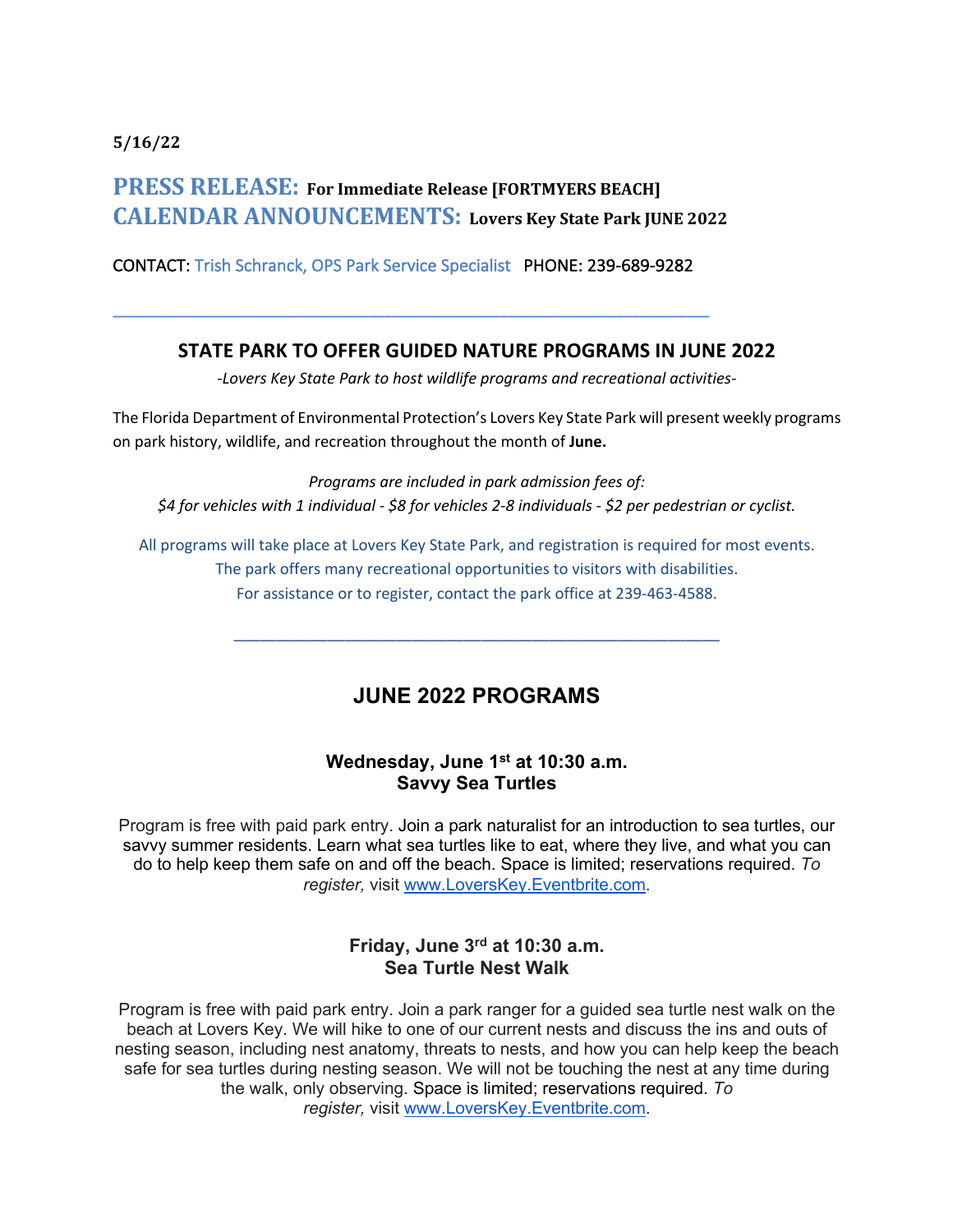#### **Wednesday, June 8th at 10:30 a.m. World Oceans Day Wading Trip**

Program is free with paid park entry. Join a park ranger for a special World Oceans Day wading trip into our seagrass flats. With a dip net in hand, you'll discover the creatures that call the seagrass their home, discuss their anatomy, diet, and unique adaptations, as well as learn how you can help protect this vital ecosystem. Participants should be prepared to spend time in the water. Space is limited; reservations are required. Visit www.LoversKey.Eventbrite.com.

#### **Saturday, June 11th at 10:30 a.m. Walk on the Wild Side**

Program is free with paid park entry. Join a park ranger for a guided hike along our Black Island Trail. Learn about the fascinating vegetation and wildlife that reside in our maritime hammock ecosystem, explore our native butterfly garden, and enjoy a little local history along the way. Closed toe shoes, bug spray, and water bottles are highly recommended. Space is limited; reservations are required. *To register,* visit www.LoversKey.Eventbrite.com.

#### **Wednesday, June 15th at 10:30 a.m. All About Alligators**

Program is free with paid park entry. Join a park naturalist to learn all about our local alligators. Discover why alligators are such integral members of our Southwest Florida ecosystems, what you can do to safely co-exist with them, and how you can help protect our state reptile. Space is limited; reservations are required. *To register,* visit www.LoversKey.Eventbrite.com.

### **Friday, June 17th at 10:30 a.m. Sea Turtle Nest Walk**

Program is free with paid park entry. Join a park ranger for a guided sea turtle nest walk on the beach at Lovers Key. We will hike to one of our current nests and discuss the ins and outs of nesting season, including nest anatomy, threats to nests, and how you can help keep the beach safe for sea turtles during nesting season. We will not be touching the nest at any time during the walk, only observing. Space is limited; reservations required. *To register,* visit www.LoversKey.Eventbrite.com.

## **Wednesday, June 22nd at 10:30 a.m. Sensational Sharks**

Program is free with paid park entry. Join a park ranger for an interesting and informative lecture on sharks, the ocean's most sensational residents. Discover why these awe-inspiring elasmobranchs are often misunderstood and feared by the public, what crucial role they play in our ecosystems, and what you can do to help protect them. Space is limited; reservations are required. *To register,* visit www.LoversKey.Eventbrite.com.